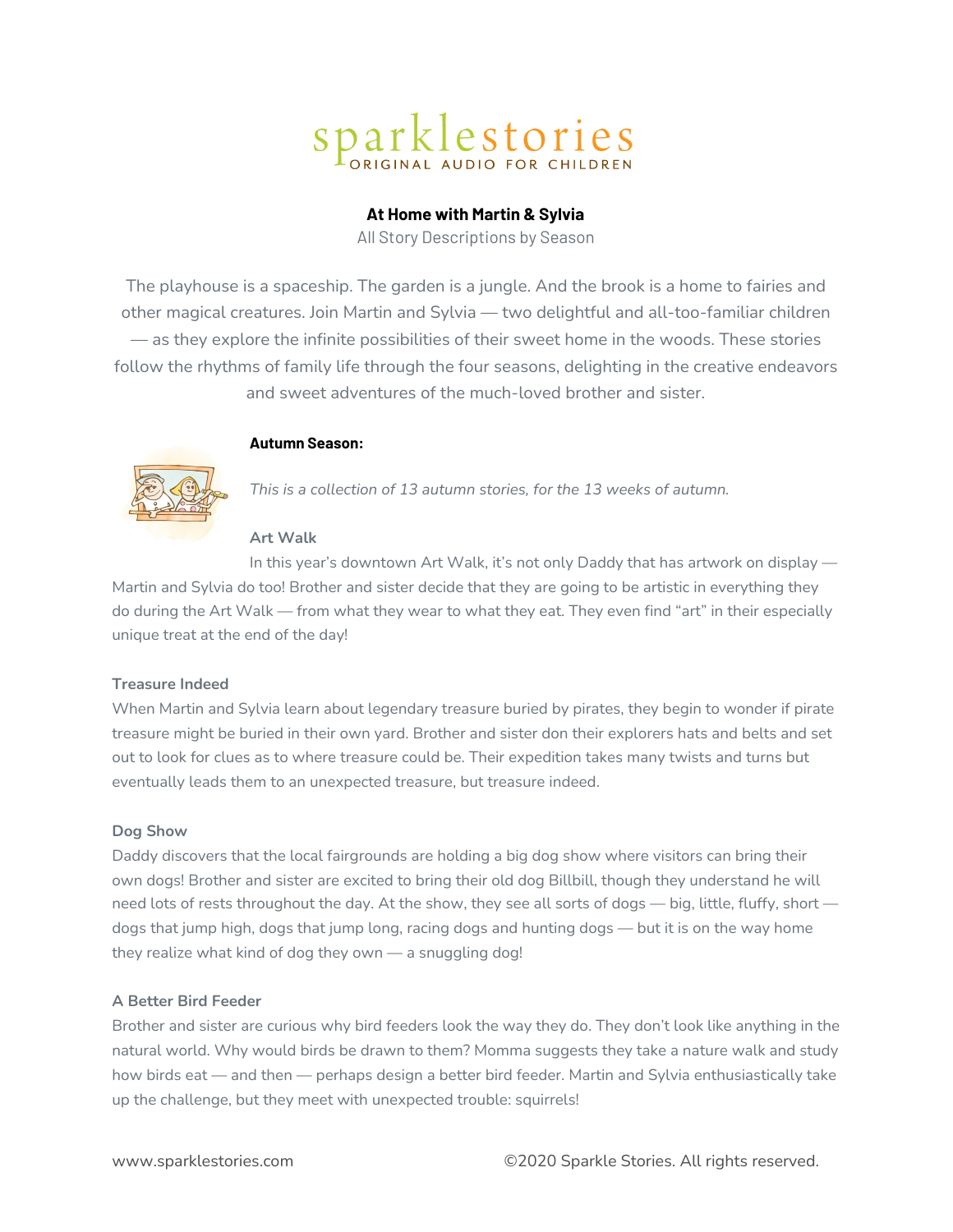# **Rainy Day Help**

Martin and Sylvia's family gets a phone call one chilly afternoon from Mr. Brown, wondering if they could help him pick the last apples in his orchard before a hard frost arrives. Brother and sister don't want to leave their cozy couch to potentially get wet in the rain on a chilly afternoon, but they join Momma and Daddy anyway. Over the course of the next few hours, they are filled with the special warmth and strength that come from helping a friend in need. And the special treat at the end of the day fills them up too!

# **School**

What is that sound? Martin and Sylvia hear children's voices next door at the Brown's farm! When they investigate further, they find that a 'field trip' from the local school has come to help with farm chores. Mr. Brown welcomes brother and sister as his helpers, and the two enjoy conversations with the other children about school-at-home and school-at-school.

# **Trash Fairies**

One dark and stormy night, Martin decides to cut his weekly chores a little short and leave the trash bag by the garage instead of fetching the plastic garbage bin. In the morning, he discovers that something has gotten into the bag and has spread trash all about. "Was it a bear?" wonders Sylvia. "Too big," says Daddy. "A mouse?" wonders Sylvia. "Too small," answers Daddy. "I know," she says, "it was Trash Fairies!"

## **A Very Big Mess**

Momma is away for two days, and Daddy has some fun things planned. But before they go on any adventures, Daddy needs a nap. He charges brother and sister with the responsibility of making a snack while he snoozes on the couch. "Just make sure it has something substantial … and please clean up after yourselves, no big messes." Well, Martin and Sylvia makes some creative and innovative snacks and then are faced with clean up. My, what a mess!

## **Living Room Camping**

Brother and sister look out at the gray late autumn landscape and long for summer again. They miss the easy play, the summer adventures - and most of all, they miss camping. "You can still go camping!" says Daddy, "You can go living room camping. It's the same as outdoor camping, but just … inside." Martin and Sylvia are inspired and immediately set to preparing.

## **The Special Magical Day**

There are days that are special because they are holidays or birthdays or celebrations of important events. And then, once in a while, there are special days just because they are special. One morning Martin wakes with the singular thought that it is going to be a Special Magical day. And so he and his sister spend the rest of the day discovering the magic around every corner.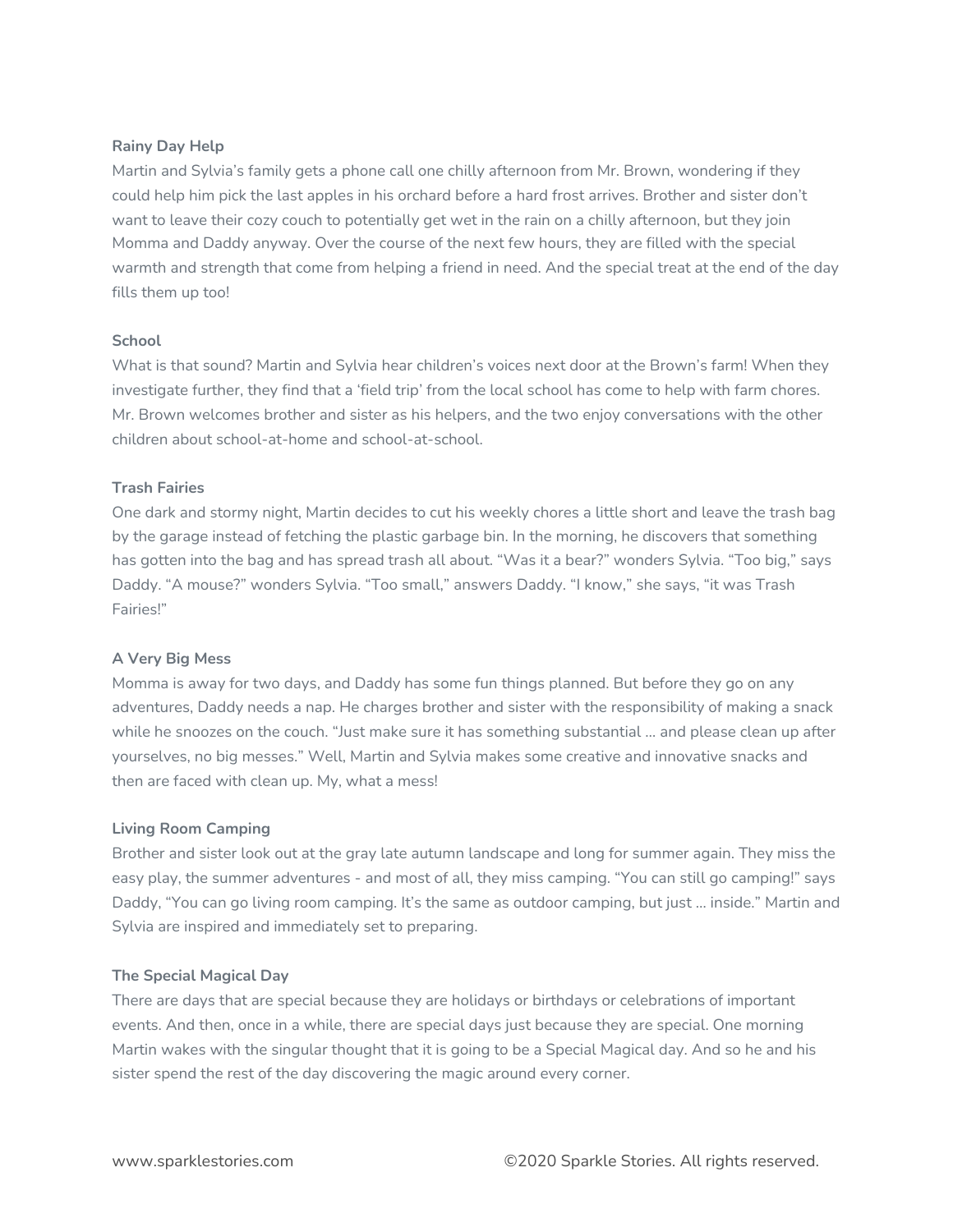# **A Frosty Walk**

Brother and sister wake one morning to see that everything in their yard is covered in shimmering frost crystals. It looks like a frost fairy paradise! When Daddy takes them on a walk to their neighbor's house, they discover Jack Frost's work along the sides of the brook, on the tips of every branch, and especially at the edges of a pond. They are so grateful for the beauty and wonder, that they decide to give the frost fairies a gift of their own making.

# **Fruit Cake**

Momma has a family tradition — all of the aunts and uncles and cousins in her extended family bake a fruitcake every winter and send it to Nanni and Poppi to taste. This year Momma wants to make an extra special fruitcake — one that Nanni and Poppi will never forget! And so she enrolls Martin and Sylvia to help create a new recipe. They talk about all sorts of possibilities — when suddenly Sylvia begins to empty the pantry and refrigerator of everything sweet, nutty and fruity, declaring that they will use "All the Things". "All the things?" Momma asks. "All the Things," Sylvia replies - and so they set to work.

# **The Shortest Day**

Where Martin and Sylvia live, the nights are getting longer and the days are getting shorter. When Momma suggests they spend more time outside with the sun, brother and sister decide to invite the daylight into all their play. They go sledding, build fairy houses, do farm chores, and build a bonfire all with an eye on the sun – celebrating its shortest day of the year.



# **Winter Season:**

*This is a collection of 13 winter stories, for the 13 weeks of winter.*

# **A Wintry Walk**

Sylvia discovers some tracks in the snow, and Martin pulls out his animal books to figure out what kind of animal it is. Is it a goat? A deer? A buffalo? A camel? The books only show so much, so they decide to go on a wintry walk. If they follow the tracks, maybe they can find the creature at the other end!

## **Ice Everywhere**

Sledding plans are dashed when brother and sister hear the rat-a-tat-tat of rain on their roof one evening. Rain means no snow, and no snow means no sledding! But when they wake, they find their backyard has become a magical ice village, where everything from tree branches to porch railings is glistening with a layer of ice. And what fun is to be found there!

## **Round the World**

On Martin and Sylvia's weekly trip to the library, they find a book about an explorer named Magellan. The stories in the book inspire them to want their own adventure when they get back home. But it is too cold and snowy outside to use their playhouse. In fact, it is too cold to be outside for long at all. So they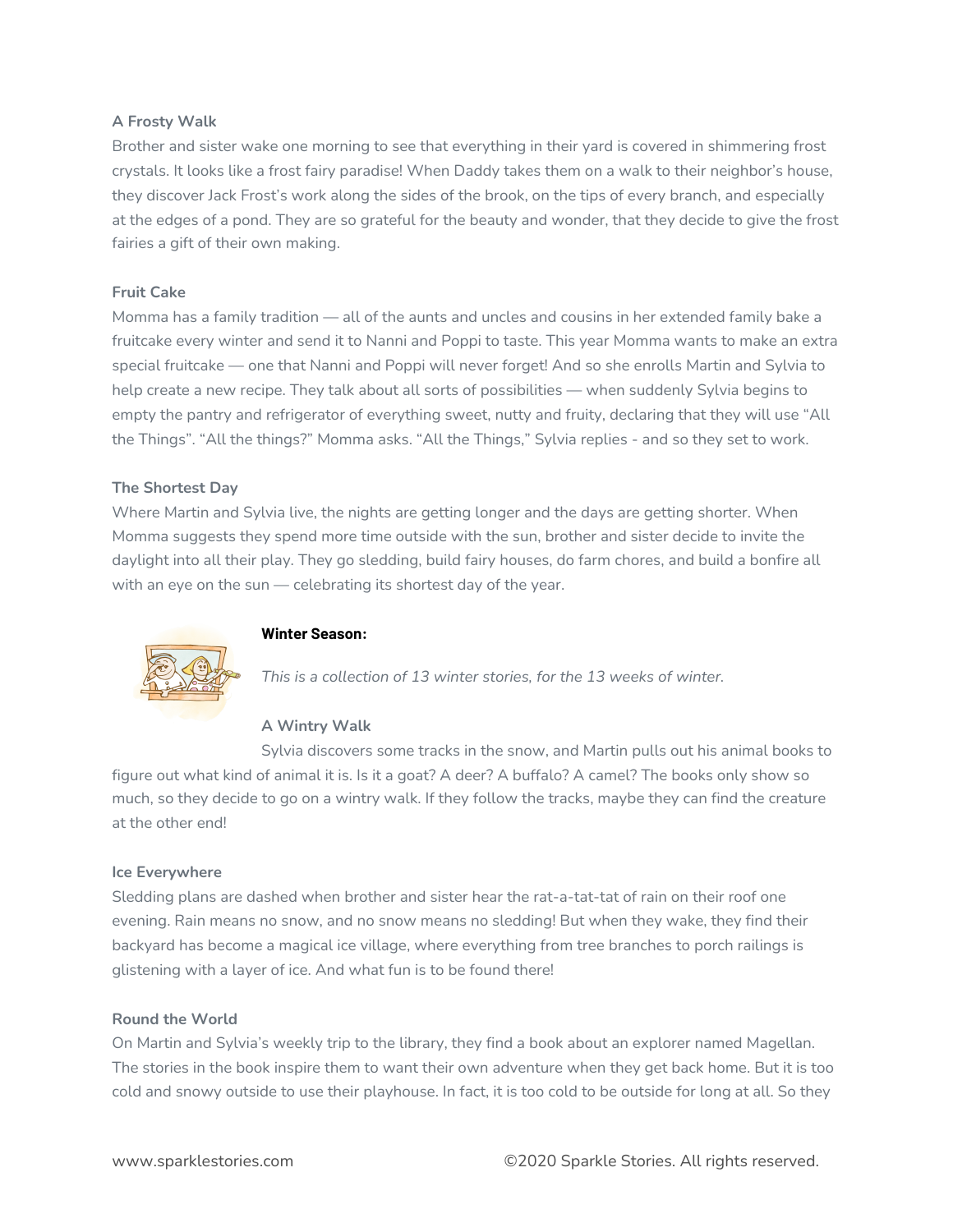transform the living room into a mighty sailing vessel — and oh, what surprises are found by these two daring explorers!

# **The Laundry**

Martin and Sylvia help around the house in many ways. They put their dishes in the sink, they dust windowsills, and they help with the vacuuming. Their least favorite task is the laundry — that is, until the dryer breaks and suddenly they need to hang laundry around the house. White sheets become ice cliffs, and dark blue towels become trees. And who is that sleeping under a sunset of red tablecloths and yellow pants?

## **Visiting the New Baby**

Momma's assistant Amy has just had a baby, and Martin and Sylvia can't wait to see her. They do all sorts of things to get ready to meet her: they make cards and little fuzzy gifts, and plan out a nutritious meal. But nothing prepares them for the magical moment of seeing a new baby for the first time.

## **Carrying Your Home**

When Momma gets a chance to study a special kind of goose that winters near the cold northern cities, the whole family decides to join her and spend the week staying in a hotel and exploring the city. Daddy encourages them to only bring what they need, "Like a turtle who carries his home on his back". This gets brother and sister excited about finding other ways to bring their beloved home with them.

## **Tree Keeper**

First thing in the morning, when brother and sister go outside to enjoy the winter weather, Martin heads straight to the old oak tree to "check on it." And Sylvia is curious. What is Martin doing? Martin explains that he learned what it is to be a 'tree keeper' at his wilderness school. And he has chosen the oak tree to be his tree to watch over. Sylvia begins the search for her own tree, and she finds that the perfect tree to "keep" is not at all what she expected.

#### **Martin's Gold**

Martin discovers a new word from the library: alchemy. When Momma and Daddy explain alchemy, it sets brother and sister into a dynamic day of creative chemistry. Will they find a way to make gold?

## **Maple Perfect**

Three warm days in a row! Martin and Sylvia see only dirty, melting snow — but Daddy has ideas. He suggests they try tapping one of the maple trees to see if the sap is running. When they hear the steady drip-drip-drip of maple sap, they know "sugaring" season has begun! It's time to make maple syrup!

#### **The Sudden Storm**

Winter is ending, and Sylvia is delighted to find the first tiny crocuses poking through the wet soil of their thawing garden. Later that day, when Mr. Brown mentions the possibility of a snow storm, she is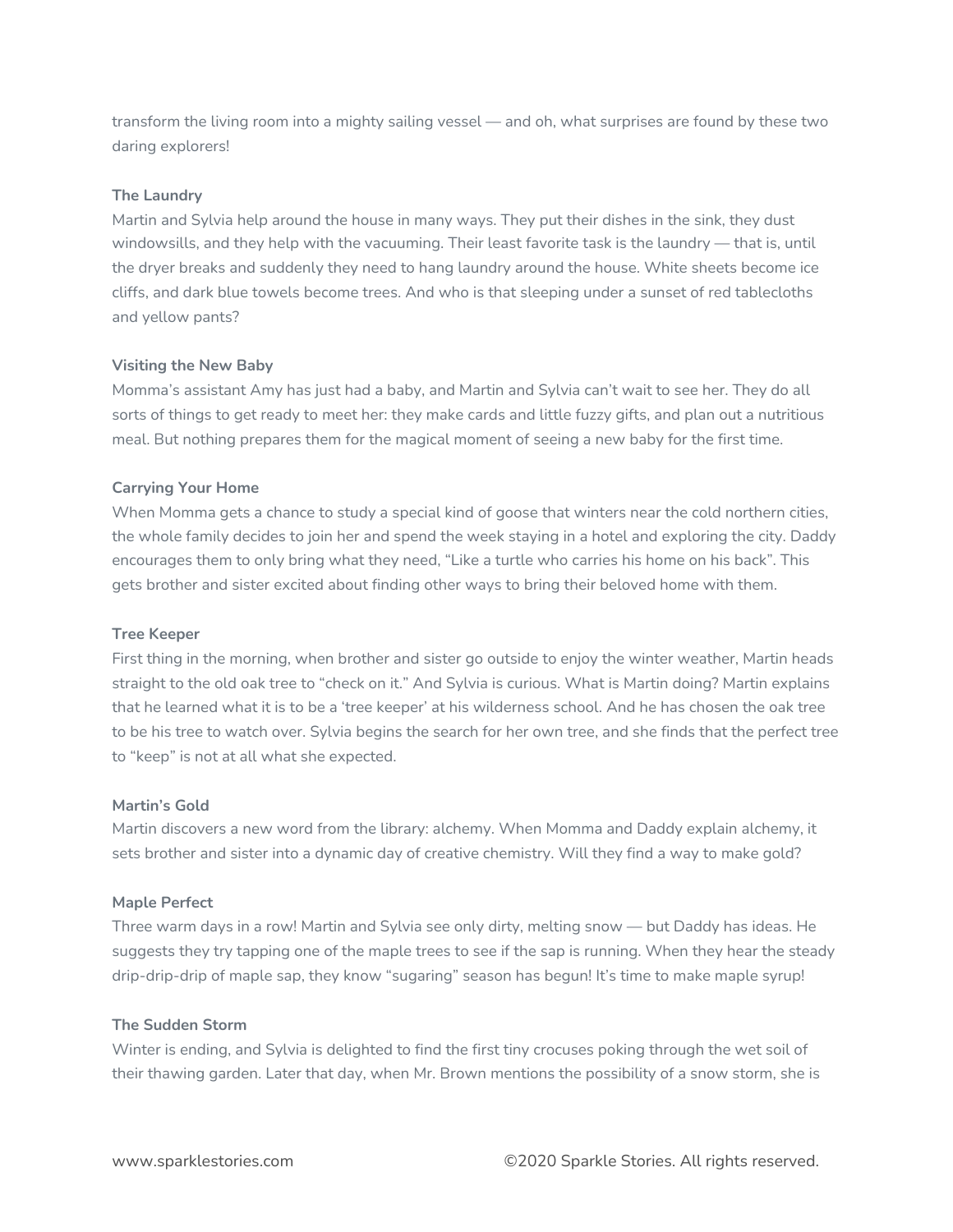astonished — "How can snow come so late?" The storm does come — and Sylvia must discover for herself the treasures of late winter snow.

# **Daddy's Toe**

While carrying firewood from the woodpile, Daddy accidentally breaks his toe. The doctor informs Daddy that he will not be able to do his normal work around the house and instead must rest for a few days. When Momma needs to go into town for a few hours for work, Martin and Sylvia learn how satisfying (and tiring!) it is to do what Daddy does all day.

# **Family Portrait**

Every year, Momma and Daddy send out a letter to friends and family telling them about their year — all the achievements and big events. This year, Daddy wants to include a photograph of the family. They decide where to take the picture, choose fancy clothing and all get ready when Daddy breaks the bad news — the photographer will not be able to come. But this does not deter the enterprising brother and sister.

# **Winter Dreams**

In Martin and Sylvia's house, winter is a time rich in magic and wonder. When Momma suggests that they compare their dreams one morning, brother and sister marvel at how their dreams actually come true in strange and unexpected ways.

# **Spring Season:**



*This is a collection of 13 spring stories, for the 13 weeks of spring.*

# **Westward Ho!**

It is the first sunny day after several days of rain. All the water from the rain and melted snow has flooded Martin and Sylvia's brook. When the water finally

recedes, it leaves behind a trail of mud and hidden treasures!

# **Spring Sillies**

It's Spring! The birds have lots of energy, the squirrels have lots of energy, and so do Martin and Sylvia. What this family needs is a "Spring Sillies Day" — where everything becomes an opportunity for good laugh. Who will be the silliest of all?

# **The Chicken Coop**

Spring has sprung on the Brown's Farm, and this year, one of their hens is going to have chicks. Sylvia is particularly excited and counts the days until they will hatch. But when a wind storm blows through and damages the brooding coop, brother and sister have a single day to help the Browns make repairs before the chicks arrive!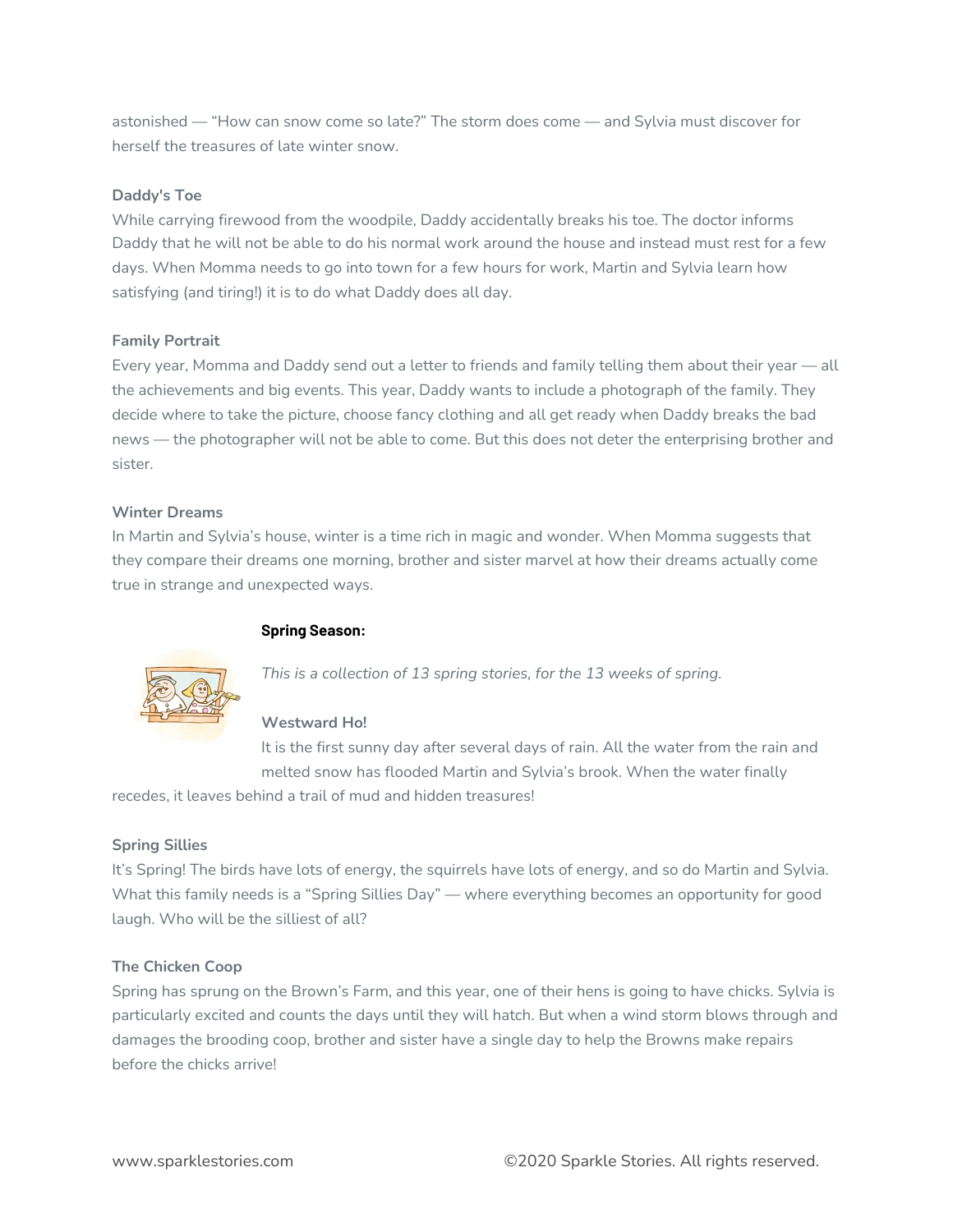## **Go to Sleep Fairy**

Martin is grumpy; he simply hasn't been getting enough sleep. He explains to Momma that he is just not sleepy at night. Everyone has some advice, from warm milk to special stories, but it is his sister who saves the day (or night!) with her delightful introduction to the 'go to sleep' fairy.

## **Stone Soup**

Martin and Sylvia love the classic story so much that one morning, they are inspired to create their own stone soup experience — complete with stones, vegetables and the collaboration of neighborhood friends. At the heart of the stone soup story is the happy accidents of what people bring to the community meal — and though brother and sister have a plan, they are delighted and surprised with the results.

#### **Sticks**

Martin is inspired by one of Sylvia's fairy houses and decides to build a child-sized house of sticks in the woods. Sylvia helps collect sticks and then has an exciting idea: "Maybe we should make everything with sticks. We could make stick beds and chairs and toys!" Luckily Momma is into the fun too, and even finds a way to serve lunch on a stick!

#### **No Boo Boo Day**

Sylvia notices that there have been a lot of bumps, bruises, scratches and scrapes lately — what with Martin riding his two wheeler bike and Sylvia working with rocks and sticks. So Daddy proposes they have a "No boo boo" day where "safety first" is the goal of the day. The day he chooses, however, is the day they decide to build two raised garden beds. Can they do all the necessary hard work without a single boo boo?

## **Eating Out**

Momma takes the family out to eat at a nice restaurant in celebration of Daddy's big news. There they meet a French mother and her three children who are enjoying their "L'Apertif" at a nearby table. The French Woman invites them to join tables and experience a proper French meal where all the food is tasted slowly in several courses. Though the night lasts longer than they expected, Martin and Sylvia's family come away with an experience to remember.

## **A Case of the Giggles**

Momma is presenting a lecture on "Long Horned Beetles", and the whole family wants to attend. Daddy explains to Martin and Sylvia that they'll need to be still, quiet and attentive during the lecture. Just in case they should be beset by "a case of the giggles", he teaches them a technique to help calm and quiet themselves. But, as it turns out, it is not the children who end up with "a case of the giggles"!

#### **Playdate**

It's a beautiful morning, and brother and sister want a playdate. Momma agrees to call their friends Jonathan and Sasha, but Martin and Sylvia can't agree on what to play. They insist on their own ideas,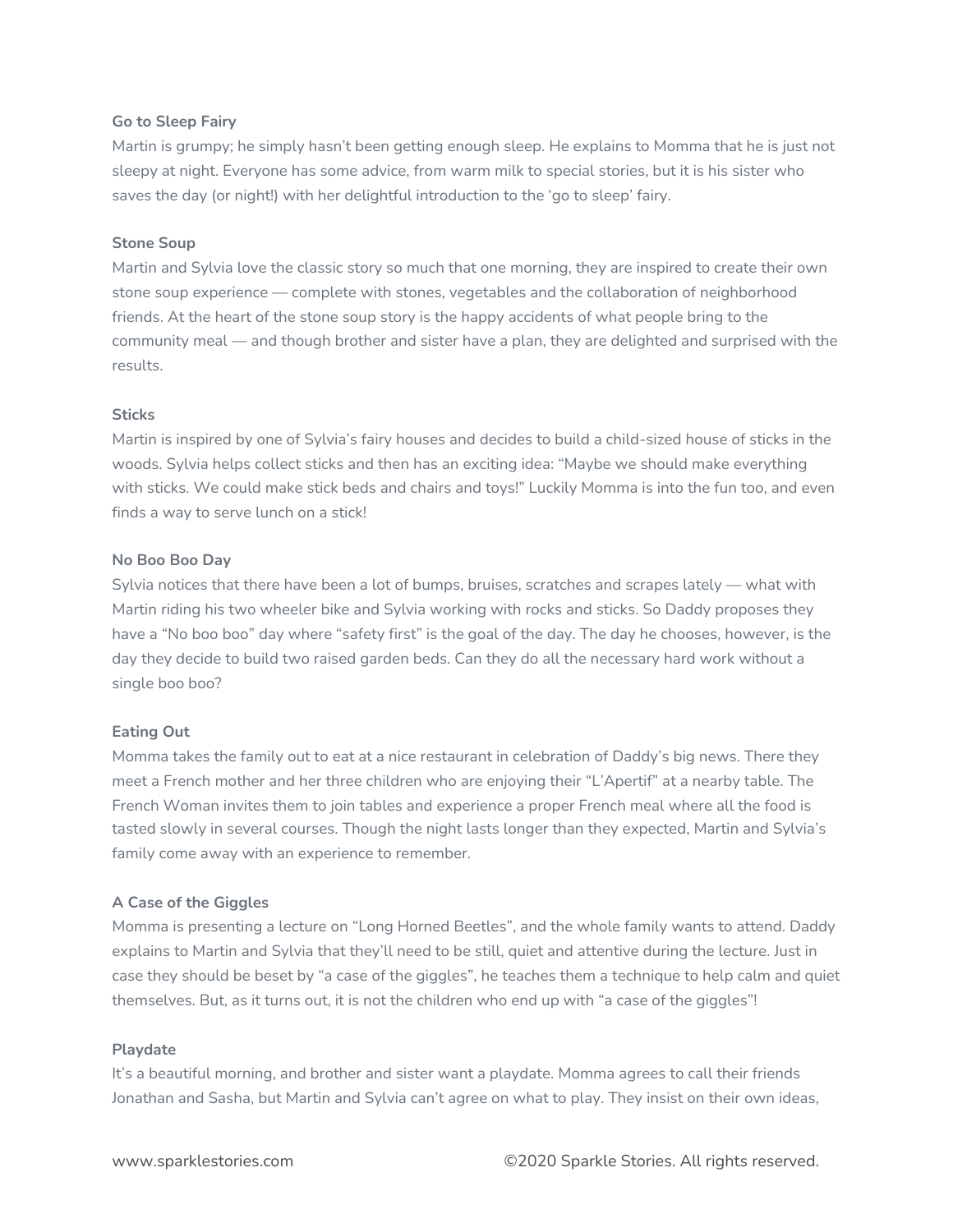until Momma gives them a challenge: find a way to incorporate everyone's wishes into one inclusive activity. How do you combine bike riding, imaginative play, drawing and botany?

# **Faces**

One morning Martin notices how Sylvia looks a little like Momma, and a little like Daddy, and then a little just like herself too. This begins a day of appreciating faces — friend's faces, family faces and faces of people downtown. They notice similarities and differences in every face they see — including the face of a boy in a wheelchair they meet in the grocery store. At first they only notice the differences, but it doesn't take long to discover all the things they have in common.

# **The Grumpy Day**

It is a big gardening day, and everyone in Martin and Sylvia's family is feeling grumpy. The air seems heavy and hot and sticky, and brother and sister don't want to work. Daddy can't find his belt, and Momma is concerned about the weather. What are they to do? When the sky darkens and it starts to rain, everyone scrambles to finish the gardening. What with the pouring rain, and some family silliness, they find that their grumpies are washed away.

# **Little Sister**

It is a beautiful day, and Martin is excited about having some friends over to play. His sister Sylvia wants to play too, but older brother is not so interested. When Daddy explains to Martin what it is like to be a younger sister, he realizes the opportunity and responsibility that comes with being older.

## **Summer Season:**



*This is a collection of 13 summer stories, for the 13 weeks of summer.*

## **Midsummer's Eve**

When Martin and Sylvia learn that the Browns will not be able to hold their annual Midsummer's Eve festival, they are very disappointed. But then they realize that

they could hold it themselves — in their own back yard! They need to plan it in such a way that Momma and Daddy get excited about it too, so they are faced with the question, "What do grown ups like to do?"

# **Puppy Sitting**

Martin and Sylvia wake one morning to hear Momma talking to a friend on the phone. What's that she's saying? A puppy is coming to visit? For a whole day and night? Brother and sister are thrilled at the idea of having a younger dog around to fetch, play tag and other fun doggies games. They are surprised to learn, however, that puppy sitting is a lot more work than they expect!

# **Night Magic**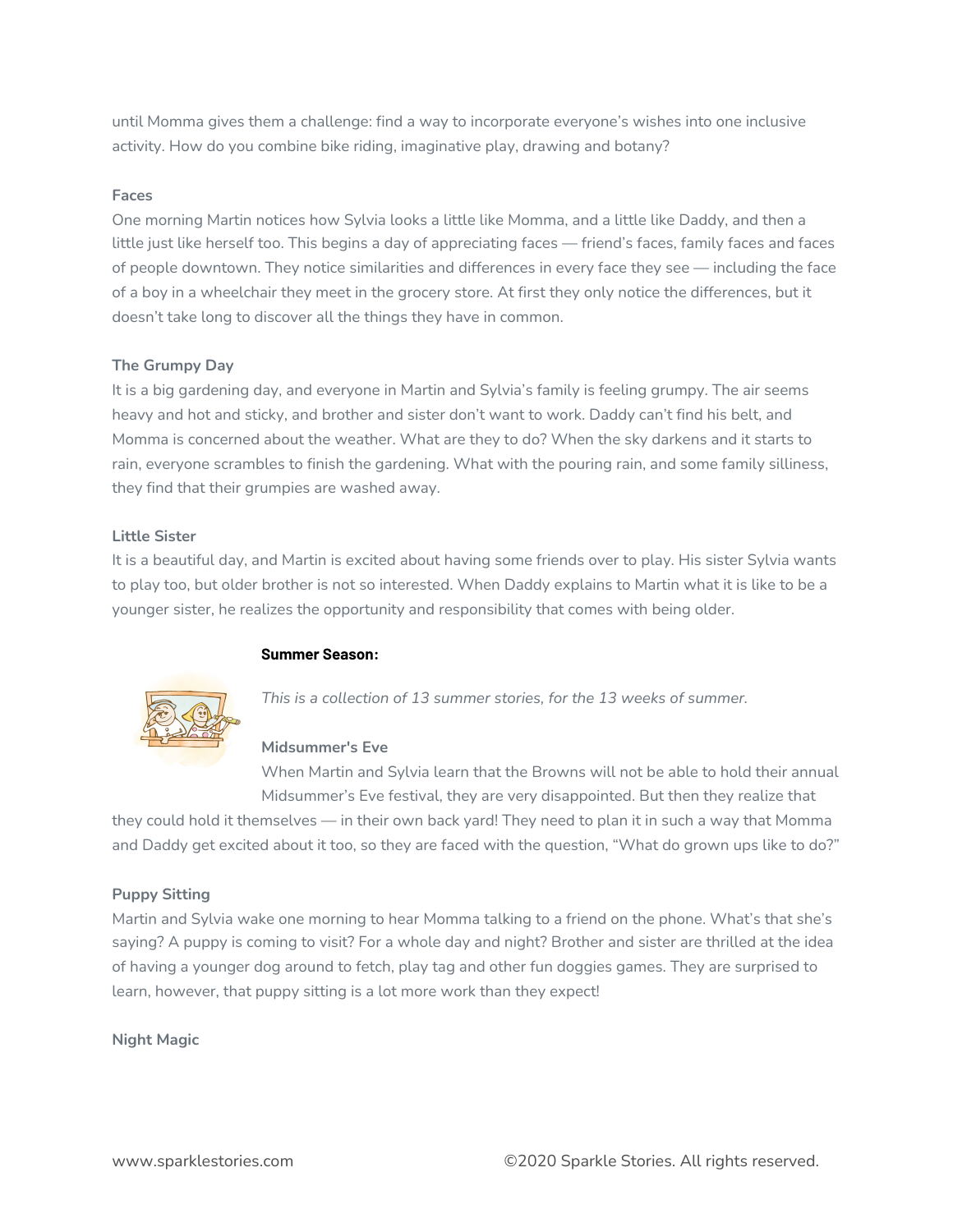Daddy has borrowed Mr. Brown's telescope with the intention of seeing the full moon. They all decide to stay up late that night, but Martin starts to worry he might get scared in the dark. When the sun finally sets, however, he is dazzled by the magic of the night.

# **House in the Brush**

Momma and Daddy decide to turn part of their overgrown side yard into a flower meadow. They enlist Martin and Sylvia's help in clearing out all the weeds, saplings and thicket. Brother and sister begin by making pathways and soon discover big rocks that they claim as their new 'pioneer homes'. But when they realize Momma and Daddy intend to clear the entire field, they must figure out a clever way to save their new homes.

# **Theater Camp**

This summer, Martin enrolls in theater camp, where the campers learn fun drama games and rehearse for a real play to be performed at week's end. Sylvia is not old enough for theater camp, so she reluctantly goes to dance camp. By week's end, she loves dance camp, and is completely surprised and excited when Martin invites her to theater camp for a one-day cameo performance in a very important role!

# **Really Explorers**

One morning Daddy wakes brother and sister early in the morning to hike Mount Mooseberry. He and Momma give them the added challenge of leading the way up the trail to discover magical secrets the mountain may be saving for them.

## **Many Hands**

Martin and Sylvia get a joyful lesson in the importance of working together when they get to sail on a big sailboat with their friends, the Webers. They see how everyone has an important job, and that the boat won't sail properly without everyone's help. The biggest lesson of all is that working together is not only important — but lots of fun.

## **Tag Sale**

Martin and Sylvia's next-door neighbors, the Browns, are clearing out their barn and organizing a tag sale! They invite Martin and Sylvia's family to join them. Martin enthusiastically chooses toys and books he no longer uses to donate to the sale, but Sylvia is troubled by the idea of giving her old things away. In the end, she is surprised how much fun and satisfying it is to see other children love her things as much as she did.

## **Backyard Water Park**

It is hot, and Martin and Sylvia want to cool off. "Can we go to a water park?" asks Martin hopefully. "I don't think we have a water park around here," answers Momma. But Daddy recollects how he and his brother used to make their own water parks in their backyard. This inspires brother and sister to pull out all sorts of materials and structures to create a cool solution to the summer heat.